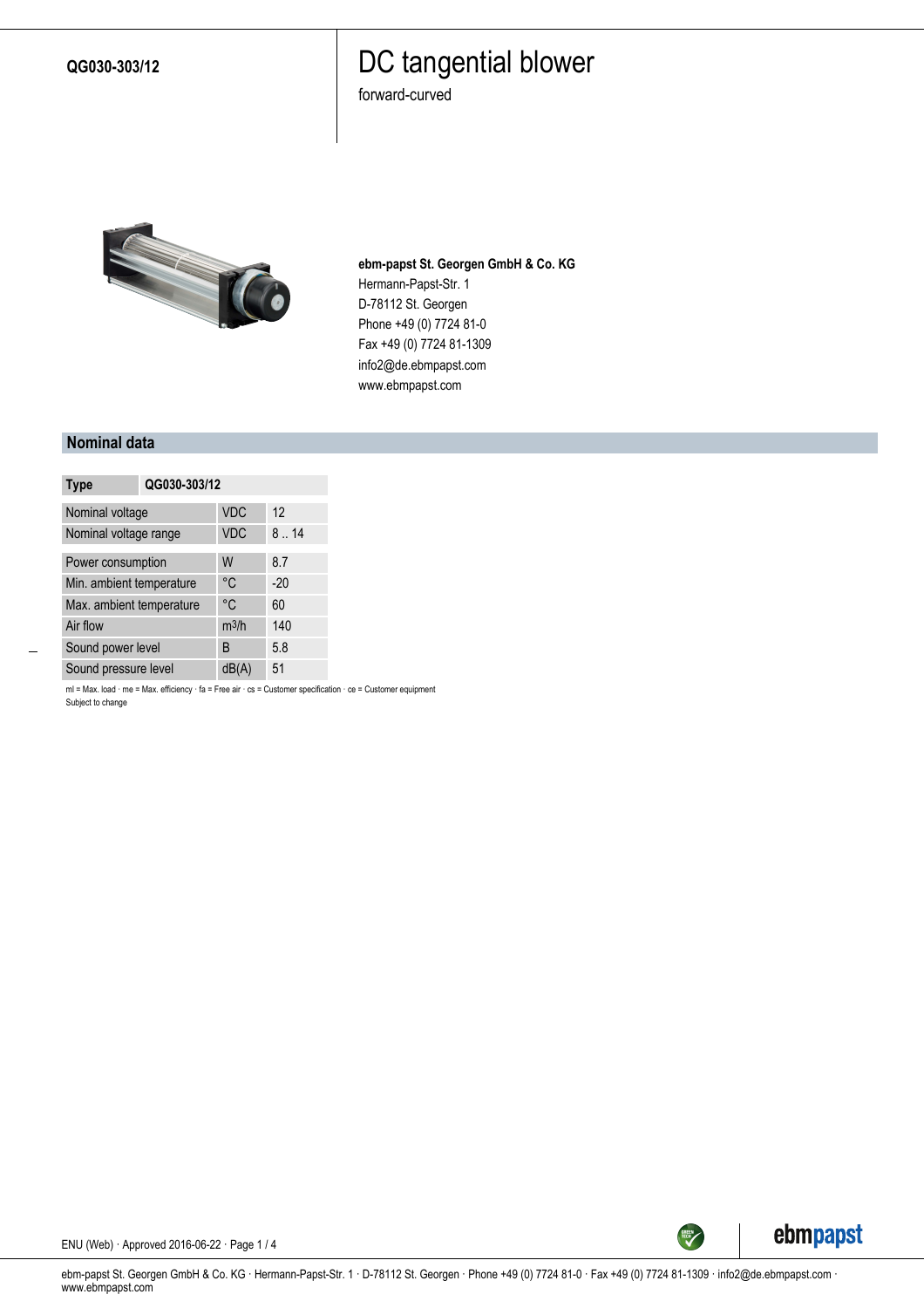**QG030-303/12**

## DC tangential blower

forward-curved

### **Technical description**

| Weight                       | $0.380$ kg                                                                    |
|------------------------------|-------------------------------------------------------------------------------|
| Impeller material            | Aluminum                                                                      |
| <b>Housing material</b>      | Aluminum, housing side parts made of plastic.                                 |
| <b>Direction of rotation</b> | Clockwise, viewed toward rotor                                                |
| <b>Storage</b>               | Motor with ball bearing system. Impeller retaining plate with sleeve bearing. |
| Service life L10 at 40 °C    | 30000 h                                                                       |
| Service life L10 at maximum  | 20000 h                                                                       |
| temperature                  |                                                                               |
| Cable                        | With leads AWG 24, TR 64                                                      |
| <b>Motor protection</b>      | Protection against reverse polarity and blocked rotor.                        |
| Locked-rotor protection      | Locked-rotor and overload protection                                          |
| Approval                     | VDE. CSA. UL. CE                                                              |



ENU (Web) · Approved 2016-06-22 · Page 2 / 4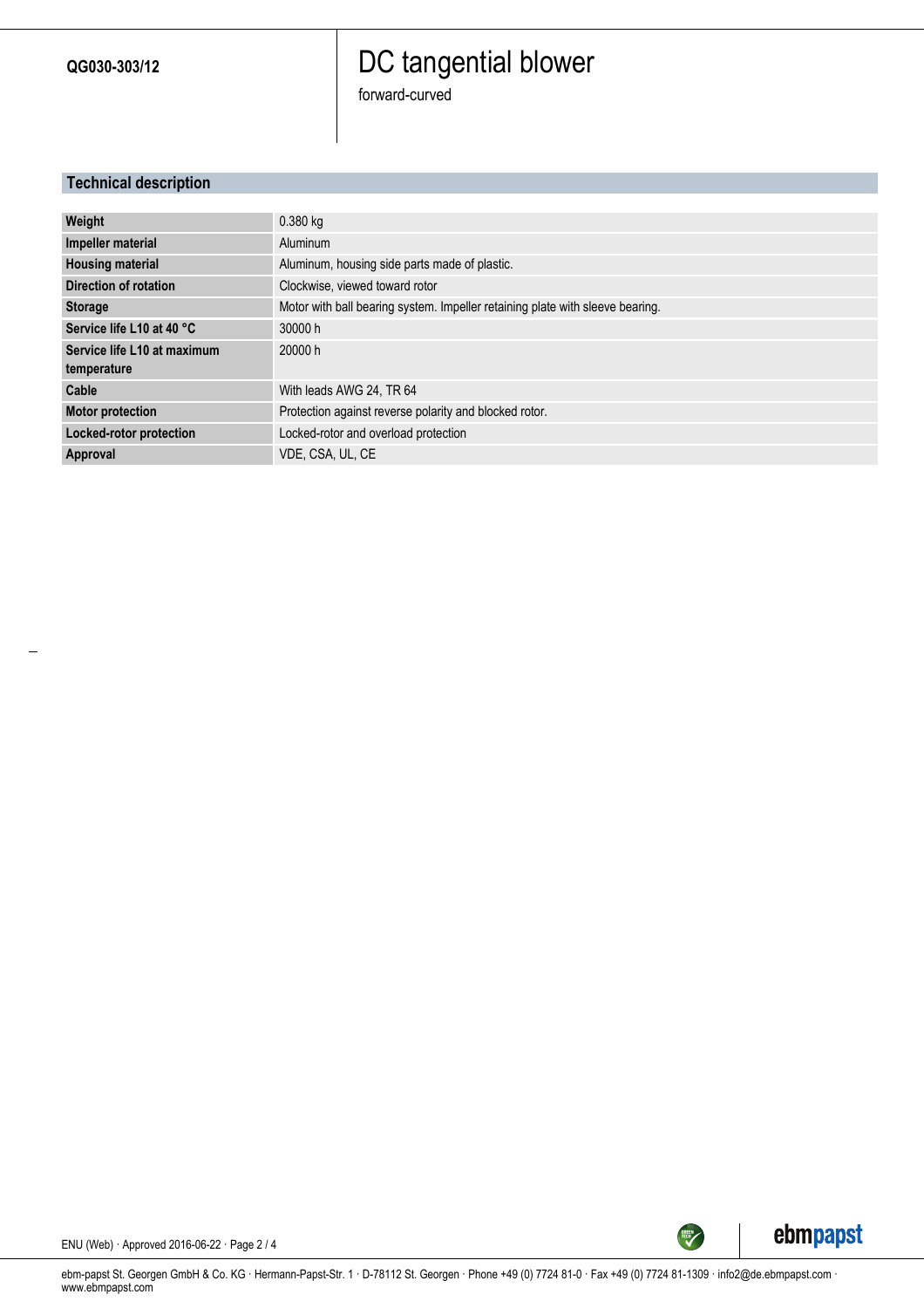### DC tangential blower

forward-curved

### **Product drawing**





ENU (Web) · Approved 2016-06-22 · Page 3 / 4

ebm-papst St. Georgen GmbH & Co. KG · Hermann-Papst-Str. 1 · D-78112 St. Georgen · Phone +49 (0) 7724 81-0 · Fax +49 (0) 7724 81-1309 · info2@de.ebmpapst.com · www.ebmpapst.com